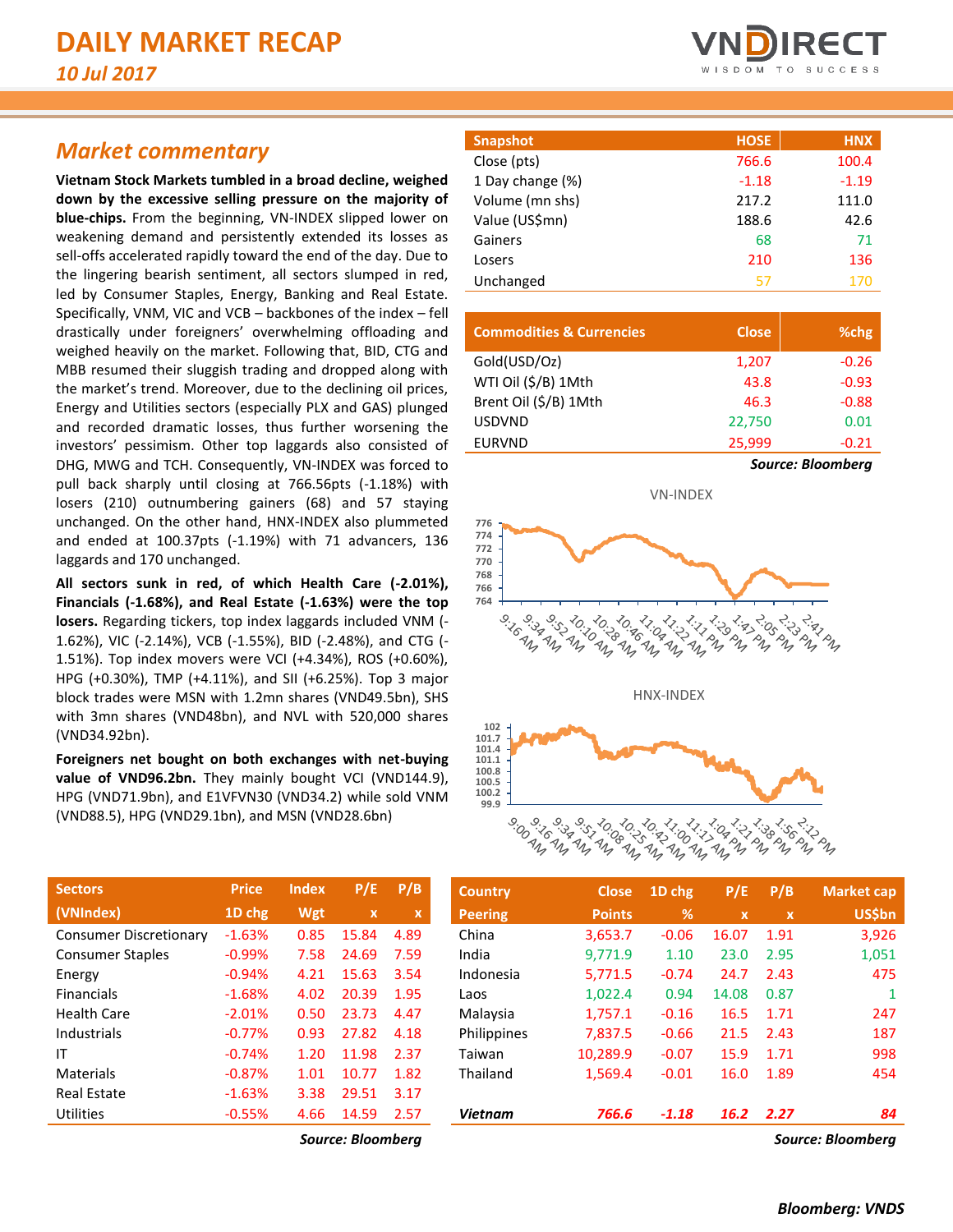

### **Market News**

**Oil traded near the lowest closing price in two weeks, erasing earlier gains after an OPEC minister said Libya and Nigeria may be requested to cap their production**. Futures were little changed in New York. The two African producers, exempt from the OPEC-led cuts because of internal strife, have been invited to a Jul 24 meeting in Russia to discuss whether their production has stabilized, Kuwait's Oil Minister Issam Almarzooq said in Istanbul. Libya and Nigeria together added 440,000 barrels a day of production in May and June as fields restarted, according to data compiled by Bloomberg. *(Bloomberg)*

**Vietnam's rate cut may spur growth amid credit worries.** Accordingly, the central bank reduced the refinance rate by 25bps to 6.25% late on Friday and also lowered the discount rate to 4.25% from 4.5%. The changes come into effect on Monday, the State Bank of Vietnam said on its website. The policy easing came a day after the International Monetary Fund said the central bank should remain on hold, stressing the need to contain rapid credit growth. For more information, Vietnam remains vulnerable because of the slow pace of its banking sector reforms, the IMF said. *(Bloomberg)*

### **Corporate News**

**Coteccons Construction JSC (CTD VN) - key personnel change:** CTD's Supervisory Board has agreed with the appointment of Mr. Luis Fernando Garcia Agraz as the new Head of Supervisory Board for the term 2017 – 2022. *(Hsx.vn)*

**Bank for Foreign Trade of Vietnam (VCB VN) - 1H2017 business results:** In 6M2017, VCB's EBT rose by 20.5% YoY to VND5.05trl (completing 53% full- year target), citing CEO Pham Quang Dung on its website statement. *(Bloomberg)*

**Mobile World Investment Corporation (MWG VN) - shareholder's activity:** Vietnam Securities Depository (VSD) announced the ownership transfer of 500,000 MWG shares from Dempsey Hill Asia Fund to The Ton Poh Fund on Jul 07. *(Vsd.vn)*

**Petrovietnam Gas JSC (GAS VN) – shareholders' activities:** Vice CEO Nguyen Mau Dung has registered to fully divest his investment of 70,000 GAS shares via order-matching and putthrough methods from Jul 12 to Aug 10. Besides, Supervisory member Ho Thi Ai Thanh has also registered to divest her entire stake of 35,000 shares from Jul 13 to Aug 11. *(Hsx.vn)* 

**Ho Chi Minh City Securities Corporation (HCM VN) – shareholders' activities:** Resonance JSC has registered to sell 200,000 HCM shares out of 450,442 shares owned (0.35%) from Jul 12 to Aug 10 via order-matching or put-through method. In addition, BoD member Pham Nghiem Xuan Bac has also registered to sell 150,000 HCM shares out of 290,000 shares owned (0.22%) over the same period. *(Cafef.vn)*

**Hoang Anh Gia Lai JSC (HAG VN) - key personnel changes:** HAG's BoD approved the resignations of Mr. Nguyen Xuan Thang from BoD member and Mr. Lam Hoang Hai from Head of Supervisory Board. Besides, HAG also approved the appointments of Ms. Vo Thi My Hanh as the new BoD member and Ms. Truong Thi Kim Anh as the Supervisory Board member. *(Hsx.vn)*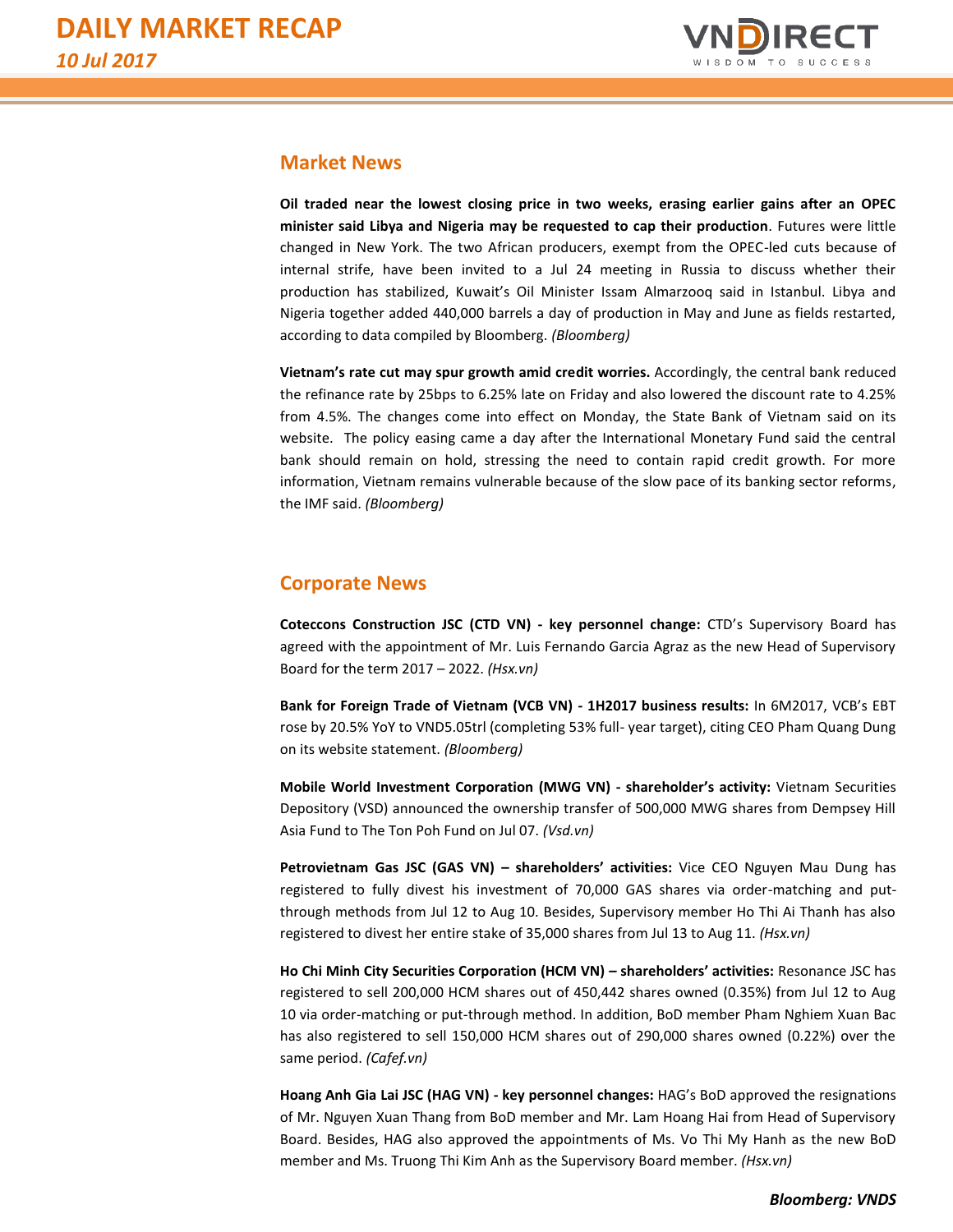

**Ho Chi Minh City Infrastructure Investment JSC (CII VN) - bond private placement:** CII plans to issue a maximum of VND200bn of 2-year non-convertible bonds with the par value of VND10mn/bond, it says in exchange statement. Notably, the coupon rate will be fixed at 8%/year for the first year and equal to 4.5% plus the average deposit interest rate for 12-month term of JSC Bank For Investment and Development Of Vietnam (BID VN), Vietnam Joint Stock Commercial Bank for Industry and Trade (CTG VN), Bank for Foreign Trade of Vietnam (VCB VN) and Vietnam Bank for Agriculture and Rural Development (Agribank) for the remaining years. However, no time frame is provided. *(Bloomberg)*

**Thanh Thanh Cong Tay Ninh JSC (SBT VN) – key personnel changes and shareholders' activities:** On Jul 07, SBT's BoD approved the appointments of Mr. Tran Quoc Thao and Mr. Nguyen Thanh Khiem as the new Vice CEOs starting Jul 07, 2017 to Jul 06, 2020. In addition, CFO Nguyen Thi Thuy Tien has registered to sell 51,600 SBT shares out of 103,200 shares owned (0.04%) via putthrough or order-matching methods from Jul 13 to Aug 11. Previously, Directors Huynh Van Phap and Ho Nguyen Duy Khuong successfully divested 40,850 shares from Jun 28 to Jul 04 and 43,750 shares from Jul 05 to Jul 07, respectively, via order-matching method. Moreover, Ms. Nguyen Thi My Tien – sister of CFO Tien – sold 46,600 SBT shares via order-matching method from Jul 04 to Jul 05, thus reducing her stake to 46,600 shares. *(Hsx.vn)*

**Tan Tao Investment and Industry Corporation (ITA VN) – key personnel change:** ITA's BoD has approved the appointment of Mr. Vo Tan Phong as the new Chief Accountant, replacing Mr. Nguyen Viet Doan since Jul 06. *(Hsx.vn)*

**Licogi 16 JSC (LCG VN) – dividend payment:** Jul 27 and Jul 28 will be the ex-date and record date, respectively, for receiving 2016 cash dividend of VND700/share (est. 2016 dividend yield of 6.5%). The payment will be made from Aug 28. *(Cafef.vn)*

**Vietnam Construction and Import-Export JSC (VCG VN) - dividend payment:** Jul 11 and Jul 12 will be the ex-date and record date, respectively, for paying 2016 cash dividend of VND800/share (est. 2016 dividend yield of 3.9%), which will be made on Jul 28. *(Cafef.vn)*

**Nui Nho Stone JSC (NNC VN) - business activity:** Binh Phuoc Province People's Committee has granted permission to NNC to explore construction stone in Tan Lap Commune, Dong Phu District, Binh Phuoc Province within 4 months from the date of signing the license. Accordingly, the exploration area is 51.5ha and the depth of exploration is up to 20m. Besides, the cost for exploration is over VND3.23bn, which is funded by NNC's branch in Binh Phuoc Province. *(Hsx.vn)*

**PetroVietNam Premier Recreation JSC (PVR VN – UPCOM) – shareholder's activity:** Chairwoman cum Vice CEO cum Chief Accountant Khuc Thi Thanh Huyen has registered to buy 4.35mn PVR shares from Jul 11 to Jul 31 via order-matching and put-thought methods, knowing that she currently owns nearly 2.54mn shares (4.89%). If successful, she will become PVR's major shareholder. *(Cafef.vn)*

**Binh Thanh Import-Export Production and Trade JSC (GIL VN) - business activity:** GIL's BoD approved the plan to contribute VND100bn (100%) to establish Gilimex Logistics Co., Ltd. and appointed CEO Le Hung as the Chairman and Mr. Nguyen Viet Cuong as the CEO cum legal representative of the new subsidiary. *(Hsx.vn)*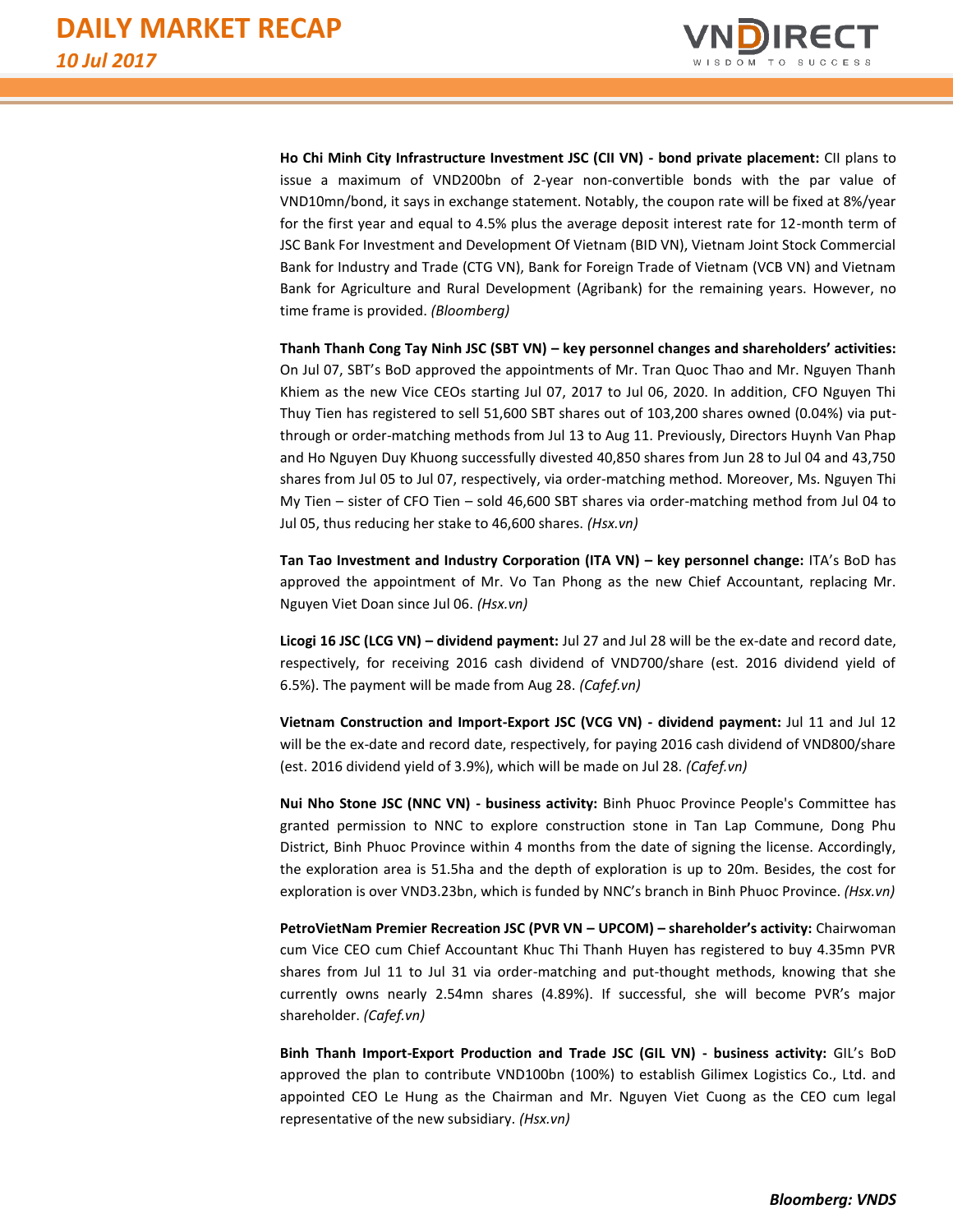

**BIDV Securities JSC (BSI VN) - share issuance:** BSI announced to have successfully issued 2,769,377 BSI shares to 328 shareholders for paying 2016 stock dividend, therefore raising the company's total outstanding shares to 92,983,343 shares. *(Hsx.vn)*

**Nagakawa Vietnam JSC (NAG VN) – shareholder's activity:** Vice Chairwoman cum Vice CEO Nguyen Thi Huyen Thuong has registered to buy 700,000 NAG shares via order-matching method from Jul 13 to Aug 11, knowing that she currently holds 110,000 shares (0.74%). *(Cafef.vn)*

**Bibica JSC (BBC VN) - shareholder's activity:** Vice Chairman cum CEO Truong Phu Chien has registered to sell 40,000 BBC shares out of 42,000 owned (0.27%) via order matching and putthrough methods from Jul 13 to Aug 11. *(Hsx.vn)*

**Truong Thanh Furniture Corporation (TTF VN) – key personnel change:** TTF's BoD has approved the appointment of Mr. Le Van Minh as the new CFO starting from Jul 20, replacing Mr. Nguyen Thien Tam following his resignation from the post position since Jul 09*. (Cafef.vn)*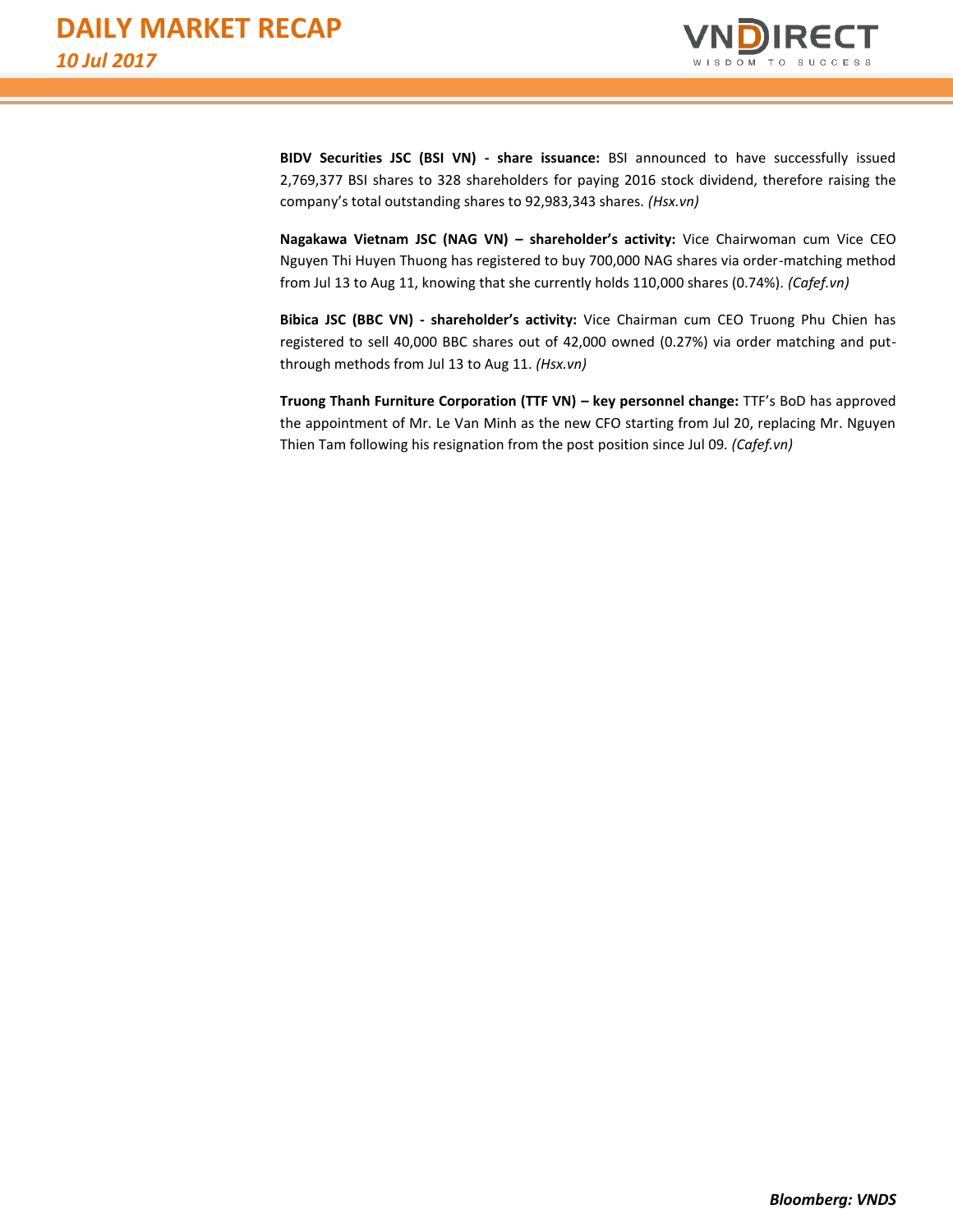

#### **MARKET MOVEMENTS**

| <b>HOSE</b>                      |        |       |      |         |        |  |  |  |  |  |  |  |
|----------------------------------|--------|-------|------|---------|--------|--|--|--|--|--|--|--|
| <b>VND</b><br><b>Top gainers</b> |        |       |      |         |        |  |  |  |  |  |  |  |
| <b>Ticker</b>                    | Last   | Chg   | %chg | Vol.    | Index  |  |  |  |  |  |  |  |
|                                  | Price  |       |      |         | impact |  |  |  |  |  |  |  |
| LCG                              | 10,700 | 700   | 7.0  | 2.59MLN | 0.022  |  |  |  |  |  |  |  |
| HAR                              | 6.270  | 410   | 7.0  | 2.61MLN | 0.016  |  |  |  |  |  |  |  |
| AMD                              | 10,650 | 690   | 6.9  | 2.20MLN | 0.018  |  |  |  |  |  |  |  |
| HAI                              | 5,560  | 360   | 6.9  | 5.73MLN | 0.017  |  |  |  |  |  |  |  |
| COM                              | 64,900 | 4,200 | 6.9  | 40      | 0.024  |  |  |  |  |  |  |  |

| <b>Top losers</b> |              |          |        |         | <b>VND</b> |
|-------------------|--------------|----------|--------|---------|------------|
| <b>Ticker</b>     | Last         | Chg      | %chg   | Vol.    | Index      |
|                   | <b>Price</b> |          |        |         | impact     |
| QBS               | 9.210        | -690     | $-7.0$ | 529.680 | $-0.020$   |
| <b>SJF</b>        | 14,700       | $-1,100$ | $-7.0$ | 172,350 | $-0.030$   |
| HTT               | 16,050       | $-1,200$ | $-7.0$ | 308,770 | $-0.010$   |
| HID               | 4.420        | $-330$   | $-7.0$ | 1.98MLN | $-0.004$   |
| VNL               | 20,850       | $-1,550$ | $-6.9$ | 270     | $-0.006$   |

|               |              |       |      | <b>Top index movers</b><br><b>VND</b> |        |  |  |  |  |  |  |  |  |  |  |  |  |
|---------------|--------------|-------|------|---------------------------------------|--------|--|--|--|--|--|--|--|--|--|--|--|--|
| <b>Ticker</b> | Last         | Chg   | %chg | Vol.                                  | Index  |  |  |  |  |  |  |  |  |  |  |  |  |
|               | <b>Price</b> |       |      |                                       | impact |  |  |  |  |  |  |  |  |  |  |  |  |
| VCI           | 60,100       | 2,500 | 4.3  | 2.68MLN                               | 0.106  |  |  |  |  |  |  |  |  |  |  |  |  |
| <b>ROS</b>    | 83,500       | 500   | 0.6  | 2.92MLN                               | 0.088  |  |  |  |  |  |  |  |  |  |  |  |  |
| <b>HPG</b>    | 33,100       | 100   | 0.3  | 5.38MLN                               | 0.052  |  |  |  |  |  |  |  |  |  |  |  |  |
| <b>TMP</b>    | 38,000       | 1,500 | 4.1  | 10                                    | 0.043  |  |  |  |  |  |  |  |  |  |  |  |  |
| SII           | 23,800       | 1,400 | 6.3  | 1.970                                 | 0.034  |  |  |  |  |  |  |  |  |  |  |  |  |

|               | <b>Top index laggers</b> |          |        |         | <b>VND</b> |
|---------------|--------------------------|----------|--------|---------|------------|
| <b>Ticker</b> | Last                     | Chg      | %chg   | Vol.    | Index      |
|               | <b>Price</b>             |          |        |         | impact     |
| VNM           | 151,700                  | $-2,500$ | $-1.6$ | 992.910 | $-1.490$   |
| VIC           | 41,100                   | $-900$   | $-2.1$ | 555,810 | $-0.975$   |
| <b>VCB</b>    | 38,100                   | -600     | $-1.6$ | 1.36MLN | $-0.887$   |
| BID           | 19.700                   | $-500$   | $-2.5$ | 4.28MLN | $-0.702$   |
| CTG           | 19,600                   | $-300$   | $-1.5$ | 2.65MLN | $-0.459$   |

|               | <b>Top active volume</b> |        |        |          | <b>VND</b> |
|---------------|--------------------------|--------|--------|----------|------------|
| <b>Ticker</b> | Last                     | Chg    | %chg   | Vol.     | Index      |
|               | <b>Price</b>             |        |        |          | impact     |
| HQC           | 3,290                    | $-110$ | $-3.2$ | 13.48MLN | $-0.022$   |
| ITA           | 4.580                    | $-20$  | $-0.4$ | 9.80MLN  | $-0.008$   |
| <b>FLC</b>    | 7,110                    | -50    | $-0.7$ | 8.10MLN  | $-0.013$   |
| <b>HSG</b>    | 31,700                   | $-700$ | $-2.2$ | 6.49MLN  | $-0.101$   |
| SSI           | 26,650                   | $-850$ | $-3.1$ | 6.25MLN  | $-0.171$   |

| <b>Top gainers</b> |       |      | <b>VND</b><br><b>Top gainers</b> |        |            |              |       |      |            | <b>VND</b> |
|--------------------|-------|------|----------------------------------|--------|------------|--------------|-------|------|------------|------------|
| Last               | Chg   | %chg | Vol.                             | Index  | Ticker     | Last         | Chg   | %chg | Vol.       | Index      |
| <b>Price</b>       |       |      |                                  | impact |            | <b>Price</b> |       |      |            | impact     |
| 10,700             | 700   | 7.0  | 2.59MLN                          | 0.022  | <b>NDF</b> | 17,600       | 1,600 | 10.0 | 168,500    | 0.000      |
| 6,270              | 410   | 7.0  | 2.61MLN                          | 0.016  | <b>SDE</b> | 3,300        | 300   | 10.0 | 300        | 0.000      |
| 10,650             | 690   | 6.9  | 2.20MLN                          | 0.018  | SJ1        | 19,800       | 1,800 | 10.0 | 3,300      | 0.000      |
| 5,560              | 360   | 6.9  | 5.73MLN                          | 0.017  | TV3        | 30,800       | 2,800 | 10.0 | 500        | 0.000      |
| 64,900             | 4,200 | 6.9  | 40                               | 0.024  | <b>VDS</b> | 13,300       | 1,200 | 9.9  | 86,100     | 0.000      |
|                    |       |      | <b>HOSE</b>                      |        |            |              |       |      | <b>HNX</b> |            |

| <b>VND</b><br><b>Top losers</b> |                      |          |        |         |                 | <b>Top losers</b> |                      |          |        |         | <b>VND</b>      |
|---------------------------------|----------------------|----------|--------|---------|-----------------|-------------------|----------------------|----------|--------|---------|-----------------|
| Ticker                          | Last<br><b>Price</b> | Chg      | %chg   | Vol.    | Index<br>impact | Ticker            | Last<br><b>Price</b> | Chg      | %chg   | Vol.    | Index<br>impact |
|                                 |                      |          |        |         |                 |                   |                      |          |        |         |                 |
| QBS                             | 9,210                | $-690$   | $-7.0$ | 529.680 | $-0.020$        | <b>PVL</b>        | 3.700                | $-400$   | $-9.8$ | 582,300 | 0.000           |
| SJF                             | 14,700               | $-1.100$ | $-7.0$ | 172.350 | $-0.030$        | <b>SGH</b>        | 33,300               | $-3,600$ | $-9.8$ | 300     | 0.000           |
| HTT                             | 16,050               | $-1.200$ | $-7.0$ | 308,770 | $-0.010$        | <b>MEC</b>        | 2.900                | $-300$   | $-9.4$ | 5,500   | 0.000           |
| <b>HID</b>                      | 4.420                | $-330$   | $-7.0$ | 1.98MLN | $-0.004$        | <b>TSB</b>        | 11.800               | $-1,100$ | $-8.5$ | 200     | 0.000           |
| VNL                             | 20,850               | $-1.550$ | $-6.9$ | 270     | $-0.006$        | <b>NST</b>        | 10.900               | $-1.000$ | $-8.4$ | 500     | 0.000           |

| Top index movers' |              |       |      |         | <b>VND</b> |            | Top index movers |       |      |         | <b>VND</b> |
|-------------------|--------------|-------|------|---------|------------|------------|------------------|-------|------|---------|------------|
| Ticker            | Last         | Chg   | %chg | Vol.    | Index      | Ticker     | Last             | Chg   | %chg | Vol.    | Index      |
|                   | <b>Price</b> |       |      |         | impact     |            | <b>Price</b>     |       |      |         | impact     |
| VCI               | 60.100       | 2.500 | 4.3  | 2.68MLN | 0.106      | PIV        | 35.900           | 2,600 | 7.8  | 1.65MLN | 0.048      |
| <b>ROS</b>        | 83,500       | 500   | 0.6  | 2.92MLN | 0.088      | VDS        | 13,300           | 1.200 | 9.9  | 86.100  | 0.033      |
| <b>HPG</b>        | 33,100       | 100   | 0.3  | 5.38MLN | 0.052      | CEO        | 12,100           | 300   | 2.5  | 1.76MLN | 0.031      |
| TMP               | 38,000       | 1,500 | 4.1  | 10      | 0.043      | <b>PVS</b> | 17.600           | 100   | 0.6  | 2.72MLN | 0.025      |
| SII               | 23,800       | 1,400 | 6.3  | 1,970   | 0.034      | VHL        | 90,000           | 3,600 | 4.2  | 31,400  | 0.023      |

|            | <b>Top index laggers</b> |          |        |         | <b>VND</b> | Top index laggers |              | <b>VND</b> |        |          |          |
|------------|--------------------------|----------|--------|---------|------------|-------------------|--------------|------------|--------|----------|----------|
| Ticker     | Last                     | Chg      | %chg   | Vol.    | Index      | Ticker            | Last         | Chg        | %chg   | Vol.     | Index    |
|            | <b>Price</b>             |          |        |         | impact     |                   | <b>Price</b> |            |        |          | impact   |
| VNM        | 151,700                  | $-2.500$ | $-1.6$ | 992.910 | $-1.490$   | <b>ACB</b>        | 25,900       | $-600$     | $-2.3$ | 2.66MLN  | $-0.517$ |
| VIC        | 41,100                   | $-900$   | $-2.1$ | 555.810 | $-0.975$   | <b>NVB</b>        | 7.500        | $-600$     | $-7.4$ | 92.600   | $-0.192$ |
| VCB        | 38,100                   | $-600$   | $-1.6$ | 1.36MLN | $-0.887$   | SHB               | 8.000        | $-100$     | $-1.2$ | 24.00MLN | $-0.097$ |
| <b>BID</b> | 19,700                   | $-500$   | $-2.5$ | 4.28MLN | $-0.702$   | VCG               | 20,600       | $-600$     | $-2.8$ | 3.88MLN  | $-0.074$ |
| <b>CTG</b> | 19,600                   | $-300$   | $-1.5$ | 2.65MLN | $-0.459$   | <b>SHS</b>        | 14.600       | $-700$     | -4.6   | 2.49MLN  | $-0.067$ |

|            | <b>Top active volume</b> |        |        |          | <b>VND</b>      | <b>VND</b><br><b>Top active volume</b> |                      |        |        |          |                 |  |
|------------|--------------------------|--------|--------|----------|-----------------|----------------------------------------|----------------------|--------|--------|----------|-----------------|--|
| Ticker     | Last<br><b>Price</b>     | Chg    | %chg   | Vol.     | Index<br>impact | <b>Ticker</b>                          | Last<br><b>Price</b> | Chg    | %chg   | Vol.     | Index<br>impact |  |
| HQC        | 3,290                    | $-110$ | $-3.2$ | 13.48MLN | $-0.022$        | <b>PVX</b>                             | 2,700                | $-100$ | $-3.6$ | 34.43MLN | 0.000           |  |
| <b>ITA</b> | 4,580                    | $-20$  | $-0.4$ | 9.80MLN  | $-0.008$        | <b>SHB</b>                             | 8.000                | $-100$ | $-1.2$ | 24.00MLN | 0.000           |  |
| <b>FLC</b> | 7,110                    | -50    | $-0.7$ | 8.10MLN  | $-0.013$        | <b>VCG</b>                             | 20.600               | $-600$ | $-2.8$ | 3.88MLN  | 0.000           |  |
| HSG        | 31,700                   | $-700$ | $-2.2$ | 6.49MLN  | $-0.101$        | <b>PVS</b>                             | 17,600               | 100    | 0.6    | 2.72MLN  | 0.000           |  |
| SSI        | 26,650                   | $-850$ | $-3.1$ | 6.25MLN  | $-0.171$        | <b>ACB</b>                             | 25,900               | $-600$ | $-2.3$ | 2.66MLN  | 0.000           |  |

*Source: Bloomberg*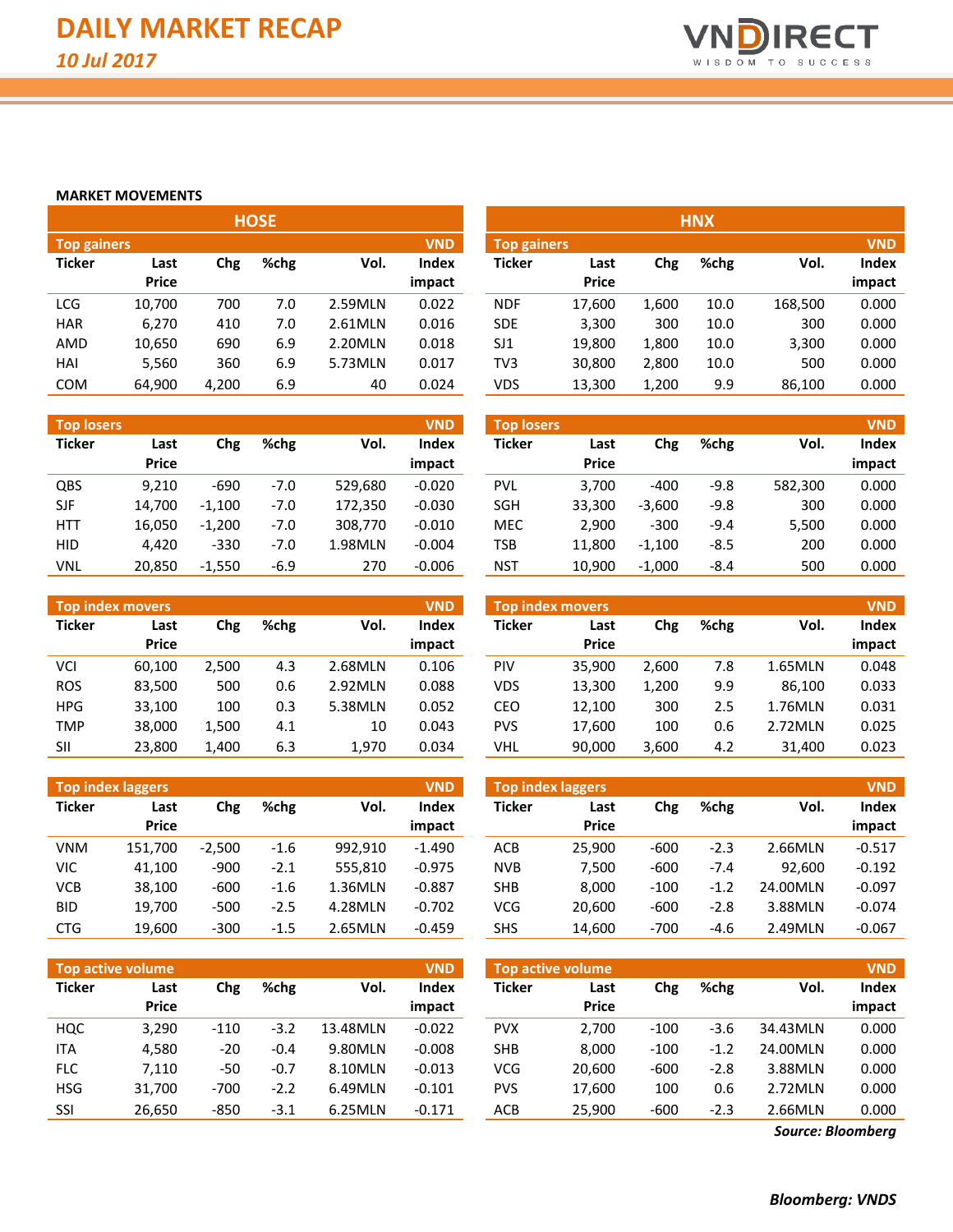

#### **FOREIGN ACTIVITIES**

| <b>Volume (Mn'shs)</b> | <b>HOSE</b> | d/d      | <b>HNX</b> | d/d      | Value (VND'bn)        | <b>HOSE</b> | d/d      | <b>HNX</b>               | d/d      |
|------------------------|-------------|----------|------------|----------|-----------------------|-------------|----------|--------------------------|----------|
| <b>F.BUY</b>           | 10.4        | $-59.4%$ | 1.1        | 2.0%     | <b>BUY</b>            | 439         | $-43.1%$ | 15                       | $-1.1%$  |
| % of market            | 4.9%        |          | 0.5%       |          | % of market           | 10.4%       |          | 1.6%                     |          |
| <b>F.SELL</b>          | 10.0        | $-63.7%$ | 2.1        | $-36.2%$ | <b>SELL</b>           | 345         | $-59.4%$ | 13                       | $-51.1%$ |
| % of market            | 4.7%        |          | 1.9%       |          | % of market           | 8.1%        |          | 1.4%                     |          |
| <b>NET BUY (SELL)</b>  | 0.5         |          | (0.9)      |          | <b>NET BUY (SELL)</b> | 94          |          |                          |          |
|                        |             |          |            |          |                       |             |          | $\overline{\phantom{0}}$ | .        |

*Source: HSX, HNX*



#### **2017 ACCUMULATION**

| <b>Volume (Mn'shs)</b> |         | HOSE % of 2016 |       | HNX % of 2016 | Value (VND'bn)        |        | HOSE % of 2016 |       | HNX % of 2016 |
|------------------------|---------|----------------|-------|---------------|-----------------------|--------|----------------|-------|---------------|
| <b>BUY</b>             | 1.379.8 | 56.0%          | 152.3 | 38.6%         | <b>BUY</b>            | 59.179 | 64.8%          | 2.220 | 35.7%         |
| % of market            | 5.8%    |                | 2.3%  |               | % of market           | 12.4%  |                | 3.1%  |               |
| <b>SELL</b>            | 1.400.1 | 52.4%          | 153.6 | 46.8%         | <b>SELL</b>           | 50.166 | 50.7%          | 2.047 | 40.2%         |
| % of market            | 5.9%    |                | 2.3%  |               | % of market           | 10.5%  |                | 2.8%  |               |
| <b>NET BUY (SELL)</b>  | (20.3)  |                | (1.3) |               | <b>NET BUY (SELL)</b> | 9,014  |                | 173   |               |

*Source: HSX, HNX*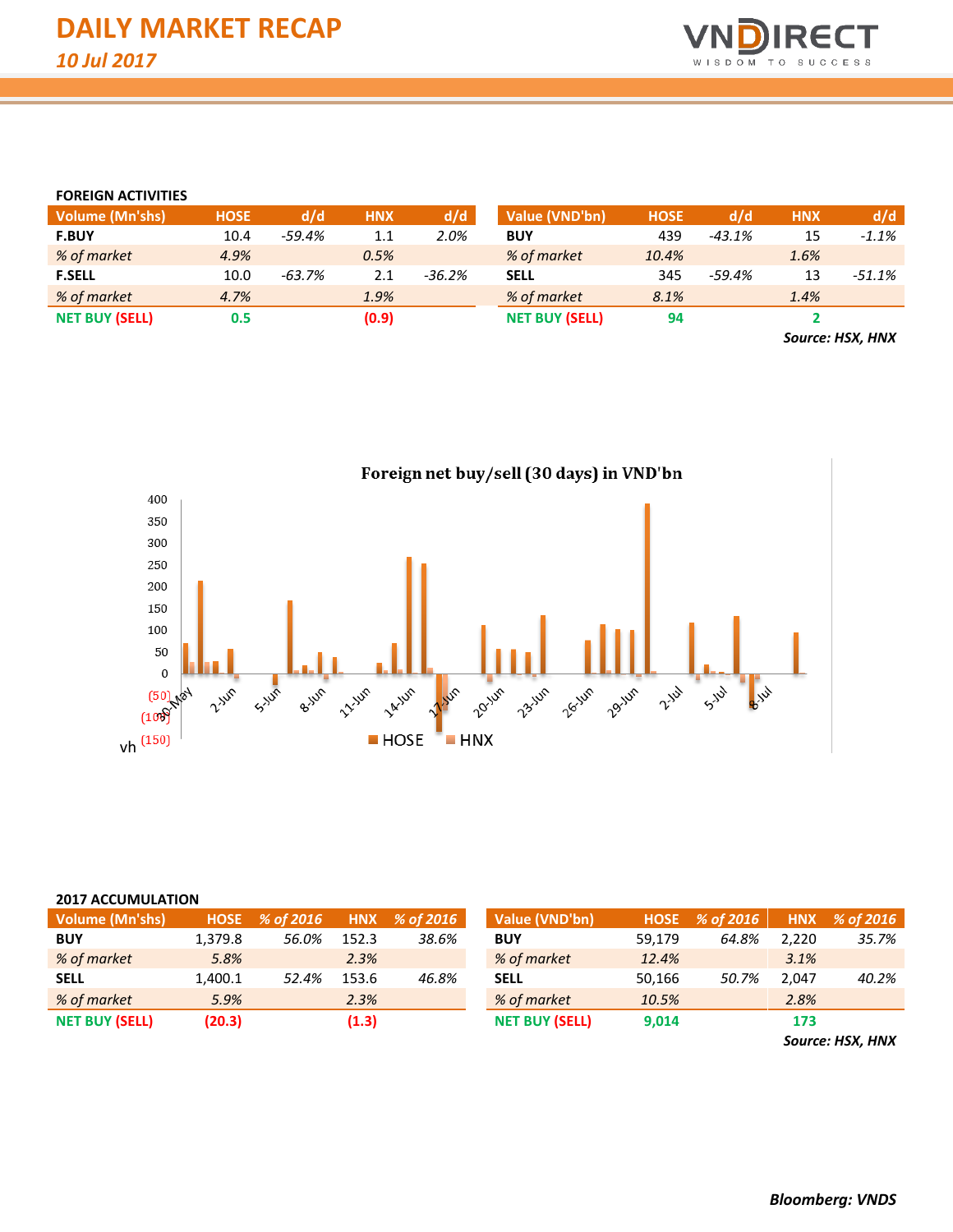

#### **FOREIGN ACTIVITIES**

|               |                               | <b>HOSE</b> |         |              |                 | <b>HNX</b>    |                               |        |         |              |                 |
|---------------|-------------------------------|-------------|---------|--------------|-----------------|---------------|-------------------------------|--------|---------|--------------|-----------------|
|               | Top buy by foreigners (value) |             |         |              | VND'bn          |               | Top buy by foreigners (value) |        |         |              | <b>VND'bn</b>   |
| <b>Ticker</b> | Last<br><b>Price</b>          | Chg         | %chg    | <b>Value</b> | Index<br>impact | <b>Ticker</b> | Last<br><b>Price</b>          | Chg    | %chg    | <b>Value</b> | Index<br>impact |
| VCI           | 60,100                        | 2,500       | 4.34    | 144.9        | 0.106           | <b>VND</b>    | 21,400                        | $-600$ | $-2.73$ | 4.4          | 0.000           |
| <b>HPG</b>    | 33,100                        | 100         | 0.30    | 71.9         | 0.052           | <b>PVS</b>    | 17,600                        | 100    | 0.57    | 2.8          | 0.000           |
| E1VFVN30      | 12,300                        | $-300$      | $-2.38$ | 34.2         | 0.000           | <b>ONE</b>    | 5,800                         | $-200$ | $-3.33$ | 1.5          | 0.000           |
| <b>MSN</b>    | 41,500                        | $-250$      | $-0.60$ | 29.5         | $-0.118$        | <b>SHB</b>    | 8,000                         | $-100$ | $-1.23$ | 1.3          | 0.000           |
| <b>VNM</b>    | 151,700                       | $-2,500$    | $-1.62$ | 26.6         | $-1.490$        | <b>BVS</b>    | 21,700                        | $-200$ | $-0.91$ | 1.3          | 0.000           |

|               | Top sell by foreigners (value) |          |         |       | <b>VND'bn</b><br>Top sell by foreigners (value) |               |                      |        |         |       |                 |
|---------------|--------------------------------|----------|---------|-------|-------------------------------------------------|---------------|----------------------|--------|---------|-------|-----------------|
| <b>Ticker</b> | Last<br><b>Price</b>           | Chg      | %chg    | Value | <b>Index</b><br>impact                          | <b>Ticker</b> | Last<br><b>Price</b> | Chg    | %chg    | Value | Index<br>impact |
| <b>VNM</b>    | 151.700                        | $-2.500$ | $-1.62$ | 88.4  | $-1.490$                                        | <b>SHB</b>    | 8,000                | $-100$ | $-1.23$ | 5.1   | 0.000           |
| <b>HPG</b>    | 33.100                         | 100      | 0.30    | 29.1  | 0.052                                           | <b>PVX</b>    | 2,700                | $-100$ | $-3.57$ | 1.8   | 0.000           |
| <b>MSN</b>    | 41.500                         | $-250$   | $-0.60$ | 28.6  | $-0.118$                                        | <b>ONE</b>    | 5,800                | $-200$ | $-3.33$ | 1.5   | 0.000           |
| SSI           | 26.650                         | $-850$   | $-3.09$ | 26.9  | $-0.171$                                        | CEO           | 12,100               | 300    | 2.54    | 1.4   | 0.000           |
| <b>CTG</b>    | 19,600                         | $-300$   | $-1.51$ | 17.1  | $-0.459$                                        | <b>VCG</b>    | 20,600               | $-600$ | $-2.83$ | 1.2   | 0.000           |

| E1VFVN30   | 12,300                                | $-300$   | $-2.38$ | 34.2  | 0.000         | <b>ONE</b> | 5,800                          | $-200$ | $-3.33$ | 1.5   | 0.000         |
|------------|---------------------------------------|----------|---------|-------|---------------|------------|--------------------------------|--------|---------|-------|---------------|
| <b>MSN</b> | 41,500                                | $-250$   | $-0.60$ | 29.5  | $-0.118$      | <b>SHB</b> | 8,000                          | $-100$ | $-1.23$ | 1.3   | 0.000         |
| VNM        | 151,700                               | $-2,500$ | $-1.62$ | 26.6  | $-1.490$      | <b>BVS</b> | 21,700                         | $-200$ | $-0.91$ | 1.3   | 0.000         |
|            |                                       |          |         |       |               |            |                                |        |         |       |               |
|            | <b>Top sell by foreigners (value)</b> |          |         |       | <b>VND'bn</b> |            | Top sell by foreigners (value) |        |         |       | <b>VND'bn</b> |
| Ticker     | Last                                  | Chg      | %chg    | Value | Index         | Ticker     | Last                           | Chg    | %chg    | Value | Index         |
|            | <b>Price</b>                          |          |         |       | impact        |            | <b>Price</b>                   |        |         |       | impact        |
|            |                                       |          |         |       |               |            |                                |        |         |       |               |
| VNM        | 151.700                               | $-2,500$ | $-1.62$ | 88.4  | $-1.490$      | SHB        | 8,000                          | $-100$ | $-1.23$ | 5.1   | 0.000         |
| <b>HPG</b> | 33,100                                | 100      | 0.30    | 29.1  | 0.052         | <b>PVX</b> | 2,700                          | $-100$ | $-3.57$ | 1.8   | 0.000         |

| Top net buy by foreigners (value) |                      |        |         |              | <b>VND'bn</b>          | Top net buy by foreigners (value) |                      |        |         |              |                        |
|-----------------------------------|----------------------|--------|---------|--------------|------------------------|-----------------------------------|----------------------|--------|---------|--------------|------------------------|
| <b>Ticker</b>                     | Last<br><b>Price</b> | Chg    | %chg    | <b>Value</b> | <b>Index</b><br>impact | <b>Ticker</b>                     | Last<br><b>Price</b> | Chg    | %chg    | <b>Value</b> | <b>Index</b><br>impact |
| VCI                               | 60,100               | 2.500  | 4.34    | 134.7        | 0.106                  | <b>VND</b>                        | 21.400               | $-600$ | $-2.73$ | 4.4          | 0.000                  |
| <b>HPG</b>                        | 33,100               | 100    | 0.30    | 42.8         | 0.052                  | <b>PVS</b>                        | 17,600               | 100    | 0.57    | 2.5          | 0.000                  |
| E1VFVN30                          | 12,300               | $-300$ | $-2.38$ | 34.2         | 0.000                  | <b>BVS</b>                        | 21.700               | $-200$ | $-0.91$ | 1.3          | 0.000                  |
| <b>ROS</b>                        | 83,500               | 500    | 0.60    | 20.4         | 0.088                  | <b>TEG</b>                        | 8,900                | $-200$ | $-2.20$ | 0.5          | 0.000                  |
| GAS                               | 60,300               | $-400$ | $-0.66$ | 15.1         | $-0.314$               | VHL                               | 90,000               | 3,600  | 4.17    | 0.3          | 0.000                  |

|               | Top net sell by foreigners (value) |          |         |         | VND'bn                 | Top net sell by foreigners (value) |                      |        |         |        |                 |  |
|---------------|------------------------------------|----------|---------|---------|------------------------|------------------------------------|----------------------|--------|---------|--------|-----------------|--|
| <b>Ticker</b> | Last<br><b>Price</b>               | Chg      | %chg    | Value   | <b>Index</b><br>impact | <b>Ticker</b>                      | Last<br><b>Price</b> | Chg    | %chg    | Value  | Index<br>impact |  |
| <b>VNM</b>    | 151.700                            | $-2.500$ | $-1.62$ | $-61.8$ | $-1.490$               | <b>SHB</b>                         | 8,000                | $-100$ | $-1.23$ | $-3.8$ | 0.000           |  |
| SSI           | 26,650                             | $-850$   | $-3.09$ | $-23.7$ | $-0.171$               | <b>PVX</b>                         | 2.700                | $-100$ | $-3.57$ | $-1.8$ | 0.000           |  |
| <b>CTG</b>    | 19,600                             | -300     | $-1.51$ | $-17.1$ | $-0.459$               | CEO                                | 12,100               | 300    | 2.54    | $-1.4$ | 0.000           |  |
| VIC           | 41,100                             | $-900$   | $-2.14$ | $-7.4$  | $-0.975$               | <b>VCG</b>                         | 20.600               | $-600$ | $-2.83$ | $-1.2$ | 0.000           |  |
| <b>PPC</b>    | 20.500                             | 100      | 0.49    | $-6.8$  | 0.013                  | <b>NHP</b>                         | 3.600                | $-100$ | $-2.70$ | $-0.2$ | 0.000           |  |

*Source: Bloomberg, HOSE, HNX*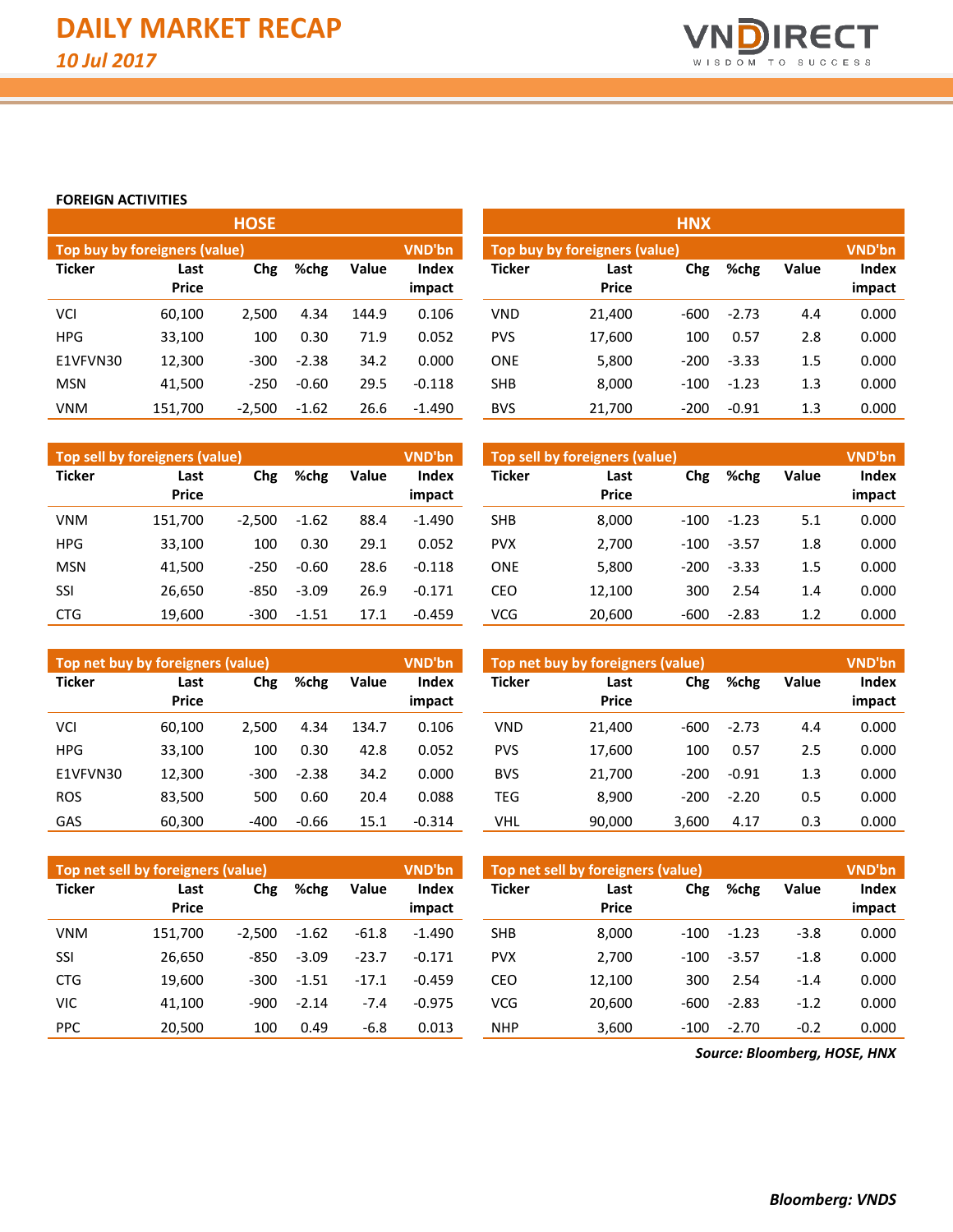

#### **TOP 70 MARKET CAPS SNAPSHOT ON HOSE**

| No.            | <b>Ticker</b> | <b>Price</b> |         | Price change (%) |         | <b>Mkt. Cap</b> | Outs. Vol. | <b>Float ratio</b> | <b>Avail. FII</b> | Ave. daily vol.         |             | <b>EPS</b>     |                | P/E              | P/B              | <b>ROE</b> | <b>ROA</b>    |
|----------------|---------------|--------------|---------|------------------|---------|-----------------|------------|--------------------|-------------------|-------------------------|-------------|----------------|----------------|------------------|------------------|------------|---------------|
|                |               | <b>VND</b>   | 1M      | 3M               | 6M      | <b>US\$mln</b>  | Mln'shs    | %                  | %                 | $(30 \text{ days-shs})$ | <b>T12M</b> | <b>Diluted</b> | 1Y Gr.         | $\boldsymbol{x}$ | $\boldsymbol{X}$ | %          | $\frac{9}{6}$ |
| 1              | <b>VNM VM</b> | 151,700      | $-1.3$  | 6.4              | 20.3    | 9,678           | 1,451      | 57.8               | 44.9              | 604,831                 | 6,281       | 5,831          | 19.9           | 24.2             | 8.9              | 38.3       | 33.7          |
| $\overline{2}$ | <b>VCB VM</b> | 38,100       | $-0.8$  | 3.8              | $-0.8$  | 6,025           | 3,598      | 22.9               | 9.1               | 1,714,116               | 1,668       | 1,566          | 6.0            | 22.8             | 2.7              | 12.4       | 1.0           |
| 3              | <b>SAB VM</b> | 210,000      | 9.9     | 0.5              | 2.7     | 5,920           | 641        | 10.4               | 39.2              | 36,890                  | 7,265       | 6,442          | 37.3           | 28.9             | 10.8             | 35.2       | 22.9          |
| $\overline{4}$ | <b>GAS VM</b> | 60,300       | 9.8     | 6.0              | 0.5     | 5,071           | 1,913      | 4.2                | 45.9              | 622,801                 | 4,119       | 3,548          | $-18.8$        | 14.6             | 2.8              | 19.1       | 13.1          |
| 5              | VIC VM        | 41,100       | $-1.2$  | $-3.1$           | $-4.2$  | 4,765           | 2,638      | 52.3               | 19.1              | 706,808                 | 1,255       | 1,178          | 111.2          | 32.8             | 3.8              | 10.5       | 1.6           |
| 6              | <b>PLX VM</b> | 68,800       | 9.9     | N/A              | N/A     | 3,504           | 1,159      | 100.0              | 11.6              | 950,799                 | 4,254       | 4,254          | 43.0           | 16.2             | 3.9              | 27.7       | 8.9           |
| 7              | CTG VM        | 19,600       | 1.0     | 9.5              | 16.0    | 3,208           | 3,723      | 15.8               | 0.0               | 1,884,093               | 1,867       | 1,457          | 20.6           | 10.5             | 1.3              | 12.0       | 0.8           |
| 8              | <b>BID VM</b> | 19,700       | 4.5     | 15.9             | 22.4    | 2,960           | 3,419      | 4.7                | 28.5              | 4,962,821               | 1,843       | 1,354          | $-5.1$         | 10.7             | 1.5              | 14.6       | 0.7           |
| 9              | <b>HPG VM</b> | 33,100       | 12.4    | 10.7             | 20.9    | 2,207           | 1,517      | 58.9               | 10.2              | 5,174,743               | 5,565       | 4,470          | 82.3           | 5.9              | 2.1              | 40.9       | 24.1          |
| 10             | <b>MSN VM</b> | 41,500       | $-3.9$  | $-10.8$          | $-2.3$  | 2,076           | 1,138      | 32.2               | 19.1              | 553,476                 | 2,467       | 2,481          | 86.5           | 16.8             | 3.0              | 18.1       | 4.1           |
| 11             | <b>NVL VM</b> | 67,200       | $-0.4$  | $-4.7$           | 13.9    | 1,840           | 623        | 29.5               | 36.5              | 980,919                 | 3,396       | 3,059          | N/A            | 19.8             | 4.4              | 23.1       | 5.3           |
| 12             | <b>VJC VM</b> | 125,500      | $-1.2$  | $-4.1$           | N/A     | 1,778           | 322        | 60.9               | 5.9               | 349,822                 | 8,726       | 8,726          | $-24.9$        | 14.4             | 8.3              | 68.7       | 14.3          |
| 13             | <b>BVH VM</b> | 58,300       | 0.9     | $-2.0$           | $-4.1$  | 1,744           | 680        | 29.1               | 24.5              | 341,013                 | 1,641       | 1,651          | 10.9           | 35.5             | 3.0              | 8.5        | 1.6           |
| 14             | <b>ROS VM</b> | 83,500       | $-12.9$ | $-45.7$          | $-22.8$ | 1,736           | 473        | 27.2               | 47.1              | 3,301,563               | 1,033       | 1,033          | N/A            | 80.9             | 8.1              | 11.7       | 7.4           |
| 15             | MBB VM        | 20,750       | 3.5     | 35.6             | 51.5    | 1,562           | 1,713      | 49.8               | 0.0               | 2,393,900               | 1,811       | 1,715          | $-6.3$         | 11.5             | 1.4              | 12.7       | 1.3           |
| 16             | <b>MWG VM</b> | 101,500      | 4.3     | 22.2             | 29.1    | 1,373           | 308        | 71.1               | 0.0               | 325,459                 | 5,709       | 4,974          | 40.3           | 17.8             | 7.1              | 47.1       | 15.6          |
| 17             | <b>FPT VM</b> | 48,200       | 6.8     | 17.9             | 20.5    | 1,125           | 531        | 70.3               | 0.0               | 1,128,633               | 3,899       | 3,413          | 2.9            | 12.4             | 2.6              | 21.8       | 7.8           |
| 18             | <b>STB VM</b> | 12,850       | $-7.6$  | 0.4              | 42.8    | 1,019           | 1,804      | 94.6               | 15.1              | 5,137,714               | 233         | 207            | $-53.5$        | 55.0             | 1.0              | 1.8        | 0.1           |
| 19             | <b>BHN VM</b> | 76,600       | $-4.3$  | $-14.9$          | N/A     | 780             | 232        | 100.0              | 31.6              | 3,644                   | 3,236       | 3,236          | $-9.6$         | 23.7             | 3.1              | 13.8       | 8.0           |
| 20             | <b>CTD VM</b> | 214,000      | 2.2     | 4.0              | 21.6    | 724             | 77         | 89.1               | 3.3               | 100,267                 | 20,854      | 20,894         | 88.6           | 10.3             | 2.5              | 28.1       | 15.5          |
| 21             | EIB VM        | 12,900       | 4.9     | 7.9              | 34.4    | 697             | 1,229      | 75.6               | 0.6               | 594,520                 | 343         | 251            | 661            | 38               | $\mathbf{1}$     | 3.1        | 0             |
| 22             | <b>DHG VM</b> | 116,000      | $-9.2$  | 30.5             | 69.3    | 667             | 131        | 32                 | 0.4               | 284,634                 | 4,808       | 4,662          | 22             | 24               | 5.0              | 22         | 20            |
| 23             | SSI VM        | 26,650       | 1.5     | 11.5             | 31.0    | 574             | 490        | 57.0               | 45.3              | 4,033,616               | 2,133       | 1,698          | $\overline{2}$ | 12               | 1.6              | 14         | 7             |
| 24             | <b>GMD VM</b> | 42,100       | 0.5     | 26.0             | 53.9    | 533             | 288        | 59.4               | 0.0               | 1,074,622               | 2,196       | 2,009          | $-4.2$         | 19.2             | 1.4              | 7.6        | 4.3           |
| 25             | <b>REE VM</b> | 36,050       | 7.0     | 35.5             | 49.0    | 491             | 310        | 48.3               | 0.0               | 1,102,837               | 4,274       | 3,526          | 27.9           | 8.4              | 1.6              | 16.2       | 10.4          |
| 26             | <b>HSG VM</b> | 31,700       | $-0.9$  | 6.7              | 8.8     | 488             | 350        | 50.2               | 18.6              | 3,077,696               | 5,445       | 4,200          | 120            | 6                | 2.3              | 43         | 12            |
| 27             | <b>KDC VM</b> | 46,100       | $-1.9$  | 14.0             | 28.6    | 417             | 206        | 49.8               | 39.3              | 779,996                 | 5,672       | 5,714          | $-74.7$        | 8.1              | 1.6              | 20.8       | 15.6          |
| 28             | <b>PNJ VM</b> | 95,700       | $-2.2$  | 25.9             | 37.1    | 413             | 98         | 65.3               | 0.0               | 346,549                 | 5,654       | 4,383          | 671.7          | 16.9             | 5.4              | 34.5       | 17.4          |
| 29             | <b>DPM VM</b> | 23,300       | 3.1     | $-1.3$           | 1.1     | 401             | 391        | 35.2               | 29.7              | 1,193,754               | 2,394       | 2,452          | $-25.6$        | 9.7              | 1.1              | 9.7        | 9.4           |
| 30             | <b>CII VM</b> | 36,800       | $-5.6$  | $-3.0$           | 15.7    | 398             | 246        | 55.7               | 8.6               | 1,097,610               | 7,950       | 3,191          | 9.7            | 4.6              | 1.9              | 46.6       | 12.3          |
| 31             | <b>SBT VM</b> | 35,200       | 3.5     | 39.7             | 41.4    | 392             | 253        | 53.0               | 42.5              | 2,300,040               | 1,111       | 1,148          | 29.3           | 31.7             | 3.0              | 9.0        | 4.4           |
| 32             | HT1 VM        | 22,350       | $-0.2$  | $-5.3$           | 9.0     | 375             | 382        | 20.0               | 41.8              | 825,705                 | 2,062       | 2,121          | $-0.2$         | 10.8             | 1.6              | 16.0       | 6.7           |
| 33             | NT2 VM        | 28,850       | 0.5     | $-8.1$           | 4.9     | 365             | 288        | 27.9               | 28.1              | 493,337                 | 3,508       | 3,701          | $-5.0$         | 8.2              | 1.6              | 20.3       | 8.6           |
| 34             | <b>HAG VM</b> | 8,800        | 7.1     | $-4.2$           | 68.6    | 359             | 927        | 61.3               | 31.5              | 5,092,138               | $-1,360$    | $-1,291$       | N/A            | N/A              | 0.5              | $-10.2$    | $-2.9$        |
| 35             | <b>BMP VM</b> | 97,900       | $-4.2$  | $-11.9$          | $-4.6$  | 352             | 82         | 61.8               | 1.9               | 177,460                 | 6,465       | 7,664          | 20.9           | 15.1             | 3.3              | 23.1       | 20.7          |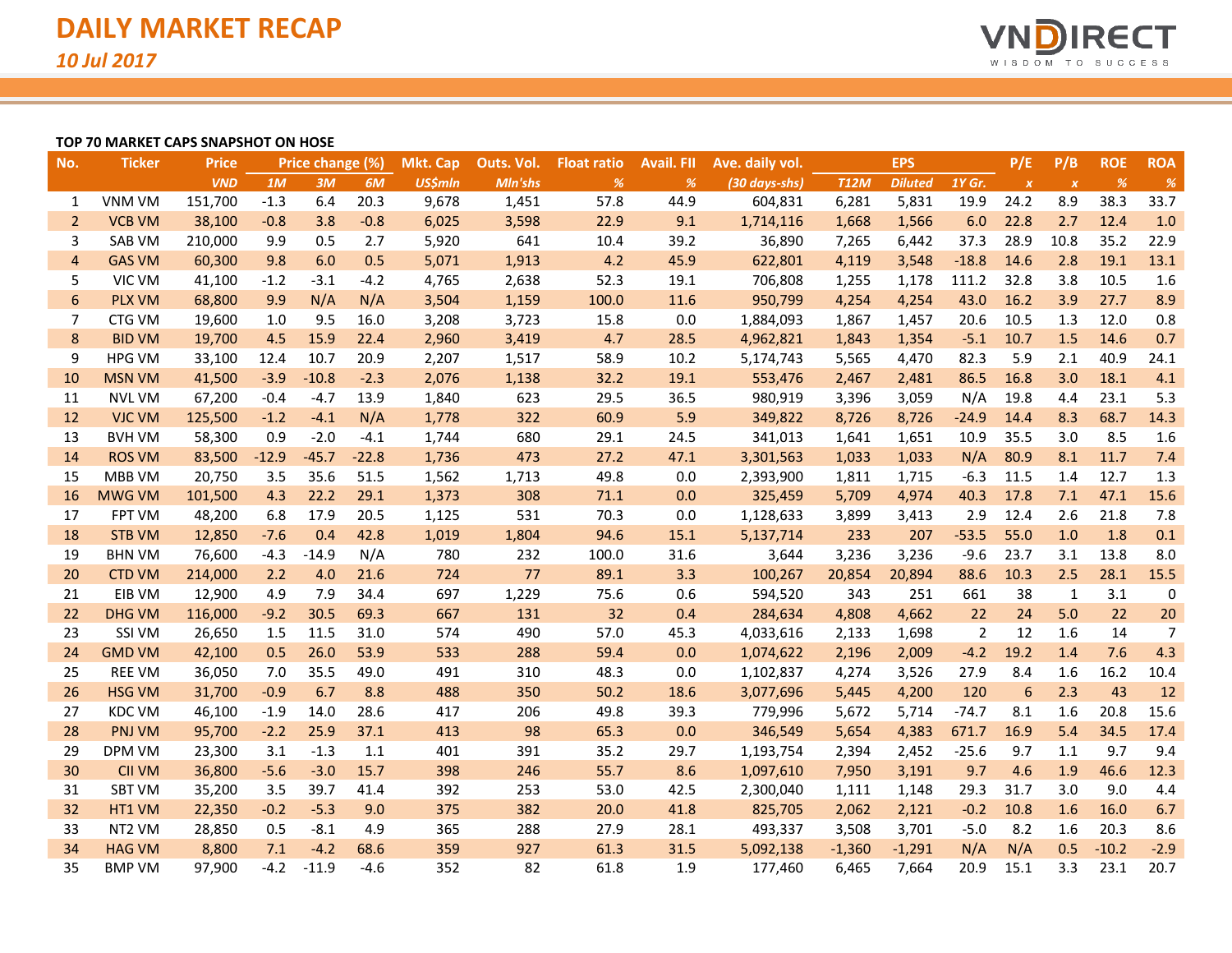

|     |               |              |        |                  |         |                 |            |                    |                   |                 |             |                |         |                  |                           | (Continued)  |                 |
|-----|---------------|--------------|--------|------------------|---------|-----------------|------------|--------------------|-------------------|-----------------|-------------|----------------|---------|------------------|---------------------------|--------------|-----------------|
| No. | <b>Ticker</b> | <b>Price</b> |        | Price change (%) |         | <b>Mkt. Cap</b> | Outs. Vol. | <b>Float ratio</b> | <b>Avail. FII</b> | Ave. daily vol. |             | <b>EPS</b>     |         | P/E              | P/B                       | <b>ROE</b>   | <b>ROA</b>      |
|     |               | <b>VND</b>   | 1M     | 3M               | 6M      | <b>US\$mln</b>  | Mln'shs    | %                  | %                 | (30 days-shs)   | <b>T12M</b> | <b>Diluted</b> | 1Y Gr.  | $\boldsymbol{X}$ | $\boldsymbol{\mathsf{x}}$ | %            | %               |
| 36  | <b>KBC VM</b> | 16,200       | $-2.1$ | 7.6              | 13.7    | 335             | 470        | 72.6               | 14.4              | 2,760,505       | 1,361       | 1,186          | $-11.6$ | 11.9             | 1.0                       | 8.4          | 4.5             |
| 37  | <b>HNG VM</b> | 9,840        | 3.9    | $-15.2$          | 57.2    | 332             | 767        | 35.1               | 48.4              | 3,075,798       | $-1,374$    | $-1,273$       | N/A     | N/A              | 0.7                       | $-8.8$       | $-3.3$          |
| 38  | <b>DCM VM</b> | 13,800       | 0.7    | 32.7             | 45.3    | 321             | 529        | 24.3               | 48.1              | 3,531,168       | 1,387       | 1,011          | N/A     | 9.9              | 1.2                       | 11.8         | 5.9             |
| 39  | <b>BHS VM</b> | 23,850       | 17.5   | 94.7             | 123.0   | 312             | 298        | 77.8               | 41.9              | 3,720,204       | 1,464       | 1,546          | 30.6    | 16.3             | 1.3                       | 10.7         | 4.7             |
| 40  | <b>HBC VM</b> | 53,000       | 17.5   | 30.1             | 127.9   | 300             | 129        | 71.9               | 24.9              | 1,812,706       | 5,326       | 3,960          | 539.6   | 10.0             | 3.9                       | 47.6         | 6.4             |
| 41  | TCH VM        | 18,750       | $-1.3$ | 4.5              | 11.6    | 299             | 363        | 52.5               | 48.8              | 1,732,490       | 1,379       | 1,379          | N/A     | 13.6             | 1.5                       | 16.6         | 15.1            |
| 42  | <b>KDH VM</b> | 28,200       | $-0.7$ | 13.9             | 43.1    | 290             | 234        | 49.1               | 2.6               | 136,154         | 1,658       | 1,587          | 55.3    | 17.0             | 1.9                       | 11.3         | 4.9             |
| 43  | PPC VM        | 20,500       | 7.9    | 20.6             | 20.6    | 287             | 318        | 15.0               | 32.9              | 177,270         | 2,665       | 1,724          | $-2.2$  | 7.7              | 1.2                       | 15.3         | 8.5             |
| 44  | <b>VCI VM</b> | 60,100       | N/A    | N/A              | N/A     | 273             | 103        | 100.0              | 30.3              | N/A             | 3,854       | 3,854          | $-18.8$ | 15.6             | 5.2                       | 31.9         | 12.1            |
| 45  | QCG VM        | 22,200       | 4.7    | 242.6            | 537.9   | 268             | 275        | 31.9               | 49.0              | 868,475         | 166         | 163            | 87.6    | 133.5            | 1.6                       | 1.2          | 0.6             |
| 46  | <b>PDR VM</b> | 27,200       | 11.7   | 36.0             | 128.4   | 265             | 222        | 38.3               | 48.2              | 750,665         | 1,121       | 1,033          | 28.1    | 24.3             | 2.5                       | 10.5         | 3.0             |
| 47  | HCM VM        | 43,500       | 2.2    | 27.9             | 55.4    | 248             | 130        | 39.5               | 47.8              | 735,433         | 2,624       | 2,395          | 49.9    | 16.6             | 2.2                       | 13.8         | 9.8             |
| 48  | <b>VHC VM</b> | 57,800       | 5.9    | 3.6              | $-1.0$  | 235             | 92         | 25.5               | 61.1              | 62,502          | 6,096       | 5,922          | 80.9    | 9.5              | 2.1                       | 24.1         | 11.6            |
| 49  | <b>VCF VM</b> | 200,000      | 6.4    | 17.6             | 11.7    | 234             | 27         | 30.7               | 19.3              | 566             | 12,978      | 14,450         | 30.0    | 15.4             | 2.5                       | 19.4         | 13.4            |
| 50  | <b>PVD VM</b> | 13,500       | $-7.2$ | $-32.0$          | $-36.3$ | 227             | 383        | 48.1               | 27.6              | 2,331,937       | $-356$      | 224            | $-94.1$ | N/A              | 0.4                       | $-1.0$       | $-0.5$          |
| 51  | TLG VM        | 134,000      | 9.8    | 26.4             | 35.9    | 226             | 38         | 25.6               | 21.0              | 1,295           | 5,658       | 5,514          | 24.9    | 24               | 5.3                       | 24           | 19              |
| 52  | <b>TRA VM</b> | 122,500      | 12.6   | 25.4             | 30.7    | 223             | 41         | 58.1               | 1.7               | 18,968          | 4,867.5     | 5,081          | 29.0    | 25.2             | 5.5                       | 22.9         | 14.6            |
| 53  | PGD VM        | 52,900       | 5.0    | 36.7             | 32.7    | 209             | 90         | 49.5               | 45.7              | 58,487          | 1,769       | 2,313          | $-37.5$ | 29.9             | 3.4                       | 11.6         | 6.4             |
| 54  | <b>DXG VM</b> | 16,650       | $-4.9$ | $-18.2$          | 51.7    | 209             | 286        | 76.6               | 21.2              | 4,211,452       | 2,603       | 2,555          | 29.6    | 6                | 1.4                       | 27           | 13              |
| 55  | <b>BIC VM</b> | 38,700       | $-3.3$ | $-2.6$           | $-0.8$  | 199             | 117        | 99.7               | 1.4               | 10,531          | 1,129       | 1,083          | $-27.2$ | 34               | 2.2                       | 6            | 3               |
| 56  | <b>FLC VM</b> | 7,110        | 1.3    | $-12.9$          | 38.3    | 199             | 638        | 86.2               | 38.4              | 8,888,720       | 1,818       | 1,795          | $-8.0$  | 3.9              | 0.5                       | 14.0         | 7.4             |
| 57  | DMC VM        | 130,000      | 13.5   | 49.4             | 85.7    | 198             | 35         | 46.3               | 37.5              | 18,815          | 5,224       | 4,856          | 44.3    | 24.9             | 4.8                       | 20.6         | 17.4            |
| 58  | <b>NLG VM</b> | 28,500       | 10.2   | 8.1              | 39.3    | 196             | 156        | 56.0               | 6.0               | 553,682         | 2,139       | 1,954          | 70.0    | 13               | 1.7                       | 14           | $6\phantom{1}6$ |
| 59  | LGC VM        | 22,900       | $-0.4$ | $-4.6$           | $-10.5$ | 194             | 193        | N/A                | 4.0               | 932             | 1,608       | 1,698          | $-49.5$ | 14               | 1.9                       | 13           | 4               |
| 60  | <b>ITA VM</b> | 4,580        | 35.9   | 31.2             | 11.7    | 189             | 938        | 69.3               | 37.7              | 5,457,713       | 49          | 43             | $-74.1$ | 94               | 0.4                       | $\mathbf{0}$ | $\mathbf 0$     |
| 61  | PAN VM        | 40,500       | 0.0    | $-3.7$           | $-1.9$  | 182             | 102        | 59.8               | 54.2              | 3,702           | 1,763.2     | 2,489          | $-2$    | 23.0             | 1.8                       | 7.6          | 4.8             |
| 62  | <b>GTN VM</b> | 16,300       | $-1.8$ | 2.8              | $-8.7$  | 179             | 250        | 18.2               | 50.4              | 876,317         | 141.6       | 104            | $-86.3$ | 115.1            | 1.5                       | 0.9          | 0.6             |
| 63  | PVT VM        | 14,400       | 9.5    | 8.3              | 22.6    | 178             | 281        | 48.9               | 20.7              | 680,986         | 1,438       | 1,321          | 12.9    | 10.0             | 1.1                       | 10.7         | 4.4             |
| 64  | <b>DIG VM</b> | 15,500       | 9.2    | 77.8             | 93.8    | 162             | 238        | 87.1               | 22.1              | 1,539,017       | 141         | 228            | 459     | 109.9            | 1.4                       | 1.2          | 0.6             |
| 65  | DRC VM        | 30,200       | $-1.9$ | $-2.1$           | $-5.0$  | 158             | 119        | 39.4               | 19.0              | 678,156         | 3,178       | 3,327          | $-8.2$  | 9.5              | 2.2                       | 22.1         | 12.7            |
| 66  | <b>VSH VM</b> | 17,000       | 1.2    | 8.3              | 9.0     | 154             | 206        | 69.3               | 33.6              | 58,815          | 1,549       | 1,219          | 2.4     | 11.0             | 1.2                       | 11.0         | 5.6             |
| 67  | PC1 VM        | 35,600       | 18.7   | 21.8             | 29.3    | 153             | 98         | 67.0               | 19.3              | 136,624         | 3,486       | 3,486          | $-50.6$ | 10.2             | 1.8                       | 18.7         | 7.8             |
| 68  | <b>NKG VM</b> | 34,850       | 4.0    | 17.5             | 39.4    | 152             | 99         | 26.4               | 18.2              | 572,346         | 7,479       | 6,850          | 286.2   | 4.7              | 2.0                       | 49.5         | 10.3            |
| 69  | <b>CHP VM</b> | 27,050       | 9.1    | 17.9             | 28.8    | 150             | 126        | 20.0               | 45.5              | 94,087          | 2,983       | 1,950          | $-21.5$ | 9.1              | 2.0                       | 15.6         | 8.1             |
| 70  | POM VM        | 16,900       | 8.3    | 0.3              | 106.1   | 138             | 186        | 23.5               | 42.8              | 21,884          | 2,549       | 1,616          | 991.9   | 6.6              | 1.1                       | 17.9         | 7.6             |

*Source: Bloomberg*